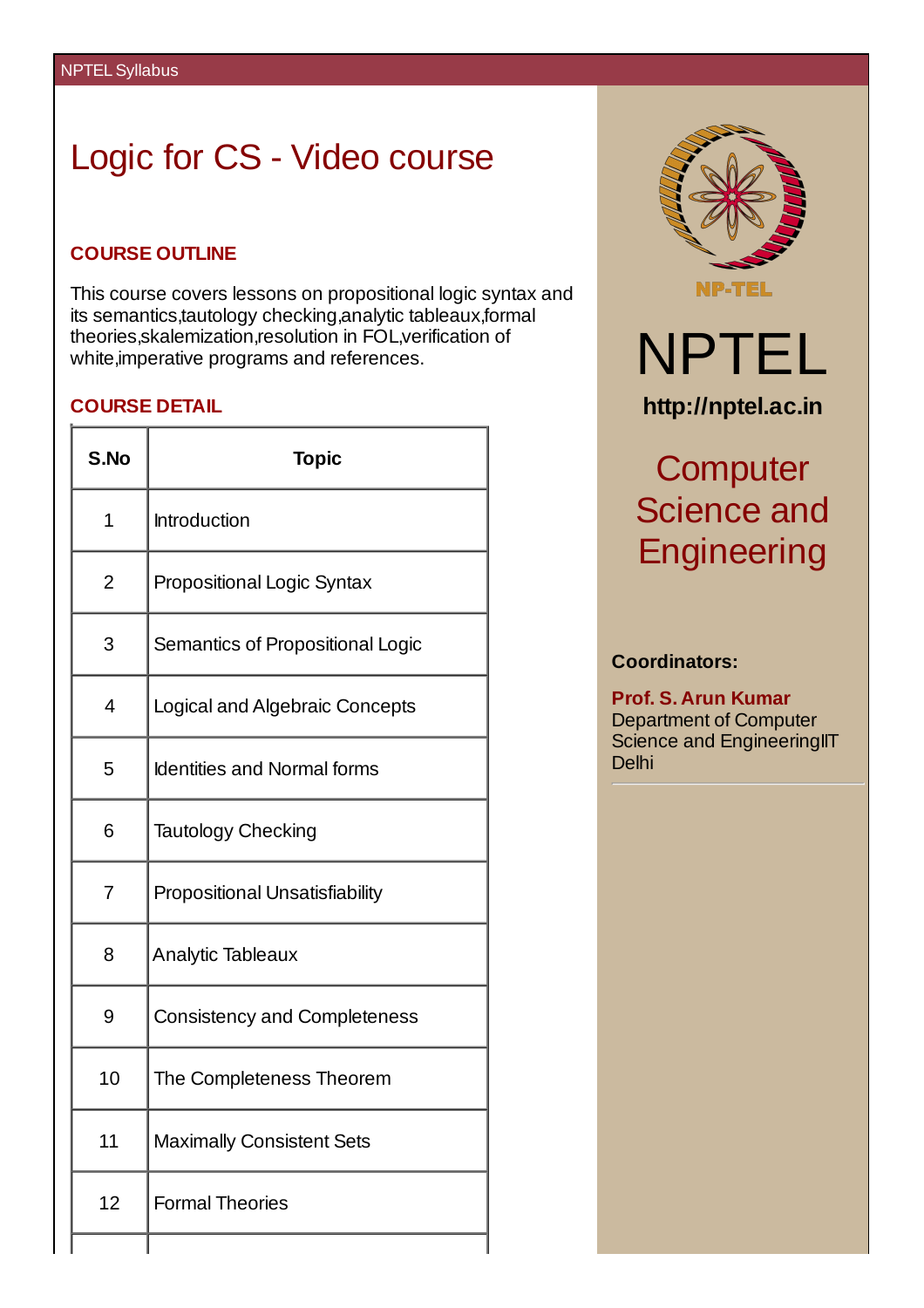| 13 | Proof Theory: Hilbert-style                      |  |  |
|----|--------------------------------------------------|--|--|
| 14 | <b>Derived Rules</b>                             |  |  |
| 15 | The Hilbert System: Soundness                    |  |  |
| 16 | The Hilbert System : Completeness                |  |  |
| 17 | Introduction to Predicate Logic                  |  |  |
| 18 | The Semantic of Predicate Logic                  |  |  |
| 19 | Subsitutions                                     |  |  |
| 20 | <b>Models</b>                                    |  |  |
| 21 | <b>Structures and Substructures</b>              |  |  |
| 22 | <b>First - Order Theories</b>                    |  |  |
| 23 | Predicate Logic: Proof Theory (Contd)            |  |  |
| 24 | <b>Existential Quantification</b>                |  |  |
| 25 | <b>Normal Forms</b>                              |  |  |
| 26 | Skalemization                                    |  |  |
| 27 | Substitutions and Instantiations                 |  |  |
| 28 | Unification                                      |  |  |
| 29 | <b>Resolution in FOL</b>                         |  |  |
| 30 | More on Resolution in FOL                        |  |  |
| 31 | <b>Resolution: Soundness and</b><br>Completeness |  |  |
|    |                                                  |  |  |